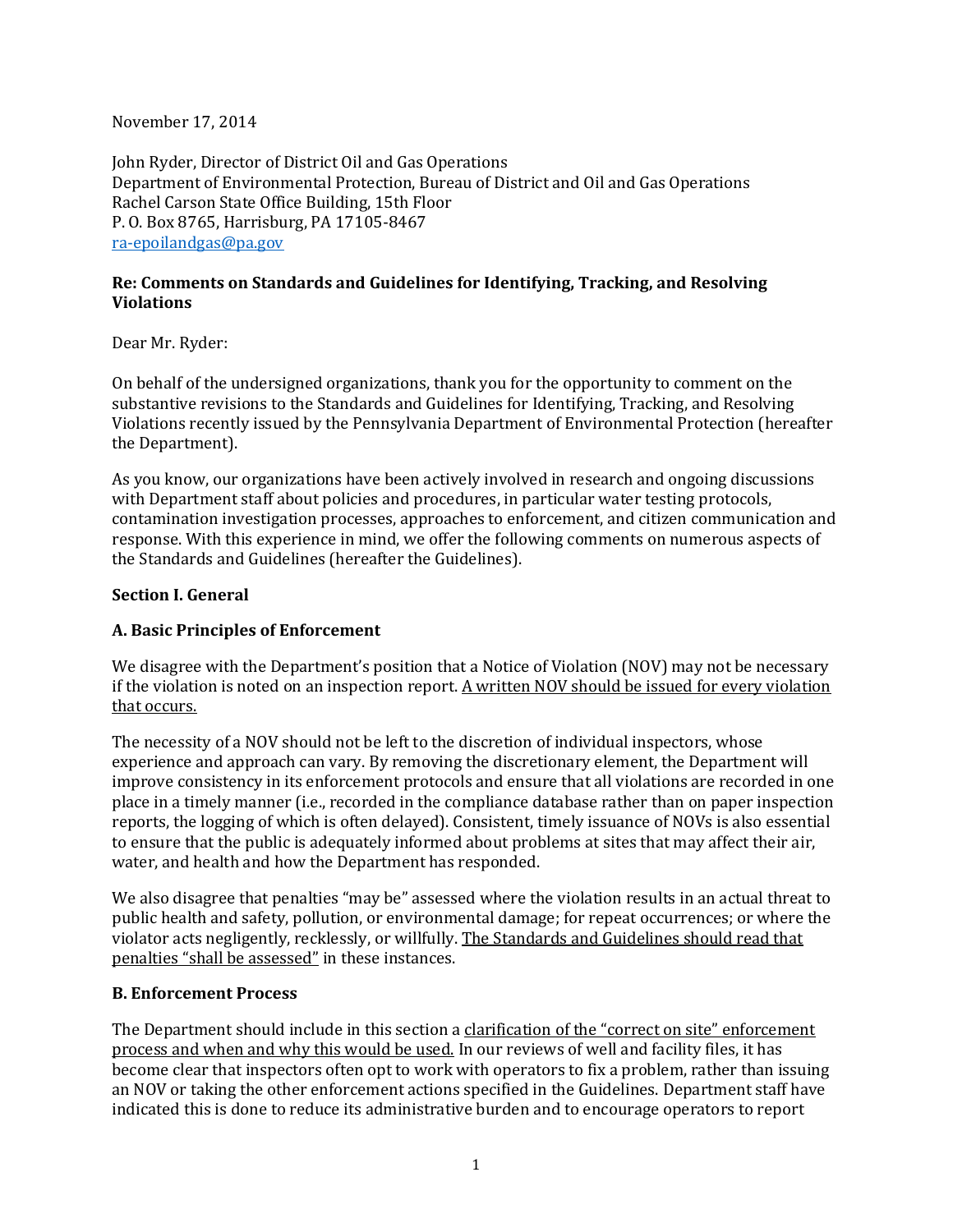problems. However, this approach weakens the deterrent effect of having consequences for committing a violation and can risk that seemingly minor problems become worse over time.

#### **C. Enforcement Priorities**

The language in this section should read "[e]nforcement actions shall be taken on each violation until compliance is achieved." As discussed above, it should not be left to the Department's discretion to take enforcement actions for continuing violations.

The need to <u>restore or replace an adversely affected water supply must be a top priority for the</u> Department, as the degradation of a water supply is usually the result of an actual release of gas or pollutants that endanger the environment or public health and safety. Because of this, the Department's delineation of enforcement priorities 1 and 2 are inherently interconnected.

Impacts to water sources have significant deleterious effects on the well-being, quality of life, and property values of Pennsylvanians. It is imperative for the Department to take swift action to ensure that the responsible party mitigates impacts to water supplies as quickly as possible. In addition, the Department should revise priority 3 to encompass air pollution so that it reads, "Violations that result in the discharge of pollutants to surface or ground water, such as spills or releases, and to the air, such as releases of emissions due to faulty equipment or operator neglect."

### **Section II. Enforcement Actions**

### **A. Notice of Violation (NOV)**

As indicated above, we disagree with the Department's view that NOVs do not have to be issued every time a violation occurs. The problem with this approach is further highlighted in this section, which indicates that the Environment Facility Application Compliance Tracking System (eFACTS) system will be updated "within 10 business days of the issuance of the NOV."

If the Department does not issue NOVs for certain violations, it would be logical to assume that the Department would not update eFACTS to include those violations—depriving the public of a key source of information on violations and how the Department handles them. Currently, because the Department doesn't issue citations for all events that are violations of state oil and gas regulations, the number of problems that occur at well sites is likely much larger than implied by the official count of violations in eFACTS.

In addition, by excluding the requirement to enter and track material obligations related to a violation for which an NOV was not issued, the Department is compromising tracking, reporting, and transparency. This section should be changed to clarify that violation information and penalties will be included in eFACTS for *all* violations. The Determination of violation and completion of the inspection report should be done within 14 calendar days after receiving necessary further information, and alternate timeframes should not be allowed. The Department should also make clear in this section that staff will enter and track the corrective measures, if any, requested to be taken with a NOV, deadlines for them, and the operator's response.

A violation should not be administratively closed in eFACTS until the violation and its impacts to the environment are thoroughly resolved, i.e., when the pollution or other problem has been abated—not just when operators pay penalties. This information should be publicly accessible via eFACTS and the Department's Oil and Gas Compliance database.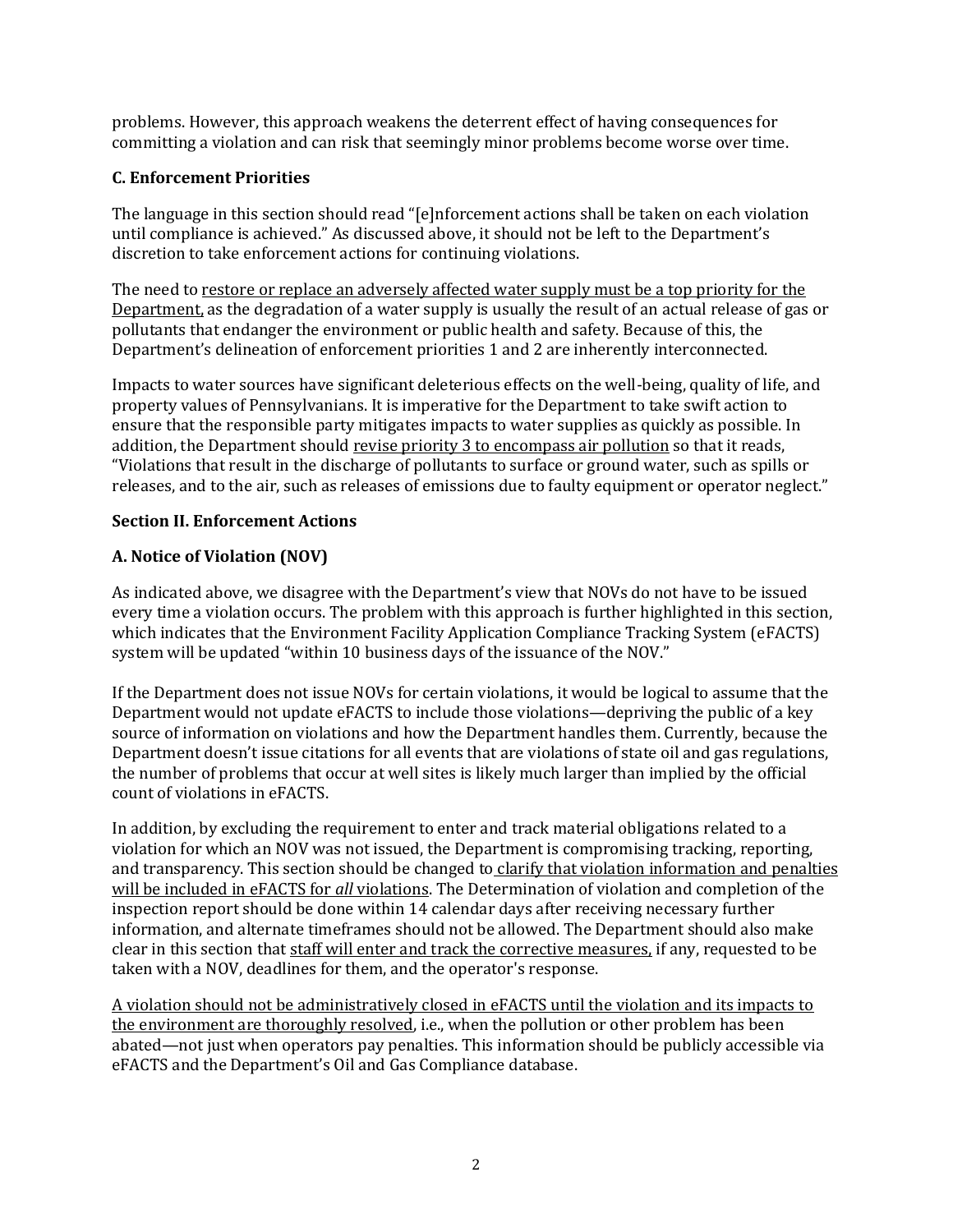The proposed time limit of 180 days to negotiate a resolution before the Department would take the applicable enforcement action would potentially allow a violation to remain unresolved too long before any significant action is taken—risking air or water quality and the health and wellbeing of nearby residents. While cooperation through settlement is an understandable goal, six months for negotiations encourages operators to delay resolution of the problem(s) related to violations. To encourage quick and complete resolution of the violation, the Department should have a negotiation period of no more than 60 days. This section should also specify that the negotiation period is not the same as the period operators have to respond to violations, which must be resolved *immediately* to prevent harm to the environment and residents.

## **C. Administrative Order**

If a serious public health or environmental hazard exists, issuance of a field order should not be delayed by the requirement of concurrence by a supervisor. Requiring concurrence by a supervisor would delay the issuance of an Administrative Order, even in instances where there is an existing or imminent danger to public health or safety, or pollution or other environmental damage exists. Such a delay would result in continuation of a dangerous condition; the Department's Guidelines should not allow for such a condition to continue once an inspector has identified a violation.

## **D. Consent Assessment of Civil Penalty (CACP)**

Allowing 60 days to negotiate with an operator after the Department has determined that the operator has committed a violation constitutes an unreasonable delay in violation resolution. This section should specify that the negotiation period is not the same as the period operators have to respond to violations, which must be resolved immediately. In addition, an extension of the timeframe for negotiations should not be allowed under any circumstances (including at the discretion of the Deputy Secretary or Bureau Director) as long as the violator is not in compliance with the terms of enforcement; doing so in effect rewards operators for non-compliance.

## **E. Suspension or Revocation of Permit or Registration**

We strongly support the use of suspension or revocation of a permit as an enforcement tool. However, this section should specify the purpose, process, and timeframe of the "conference" that could occur, and clarify that only the full resolution of the problems at hand (e.g., polluting activities or non-compliance with the terms of an enforcement action) would be sufficient to prevent permit suspension or revocation.

We recommend eliminating the provision for instances of "last resort;" the Department is not required by statute to consider alternative enforcement under any circumstances and such a limitation places greater priority on continued production and operations than on ending detrimental impacts that may occur. Even if the Department keeps such exceptions, we disagree that the only instances of "last resort" are malfunctioning facilities, false/deficient information from an operator, or lack of intent/ability to comply with the law. The Department should specify that permit suspension or revocation may occur in instances in which continued operation of a well or facility poses a risk to the environment, health, safety, or property.

In addition, the Department should specify what it would consider to be evidence that an operator has a "lack of intent or ability to comply," in order to ensure that this enforcement action is implemented in such a way as to prevent prolonged and future instances of non-compliance. Finally, when an inspector or other agent of the Department finds a "lack of intent or ability to comply," suspension of a permit should be immediate and non-discretionary, at least until the time that the operator meets the conditions of full compliance. A lack of intent to comply should also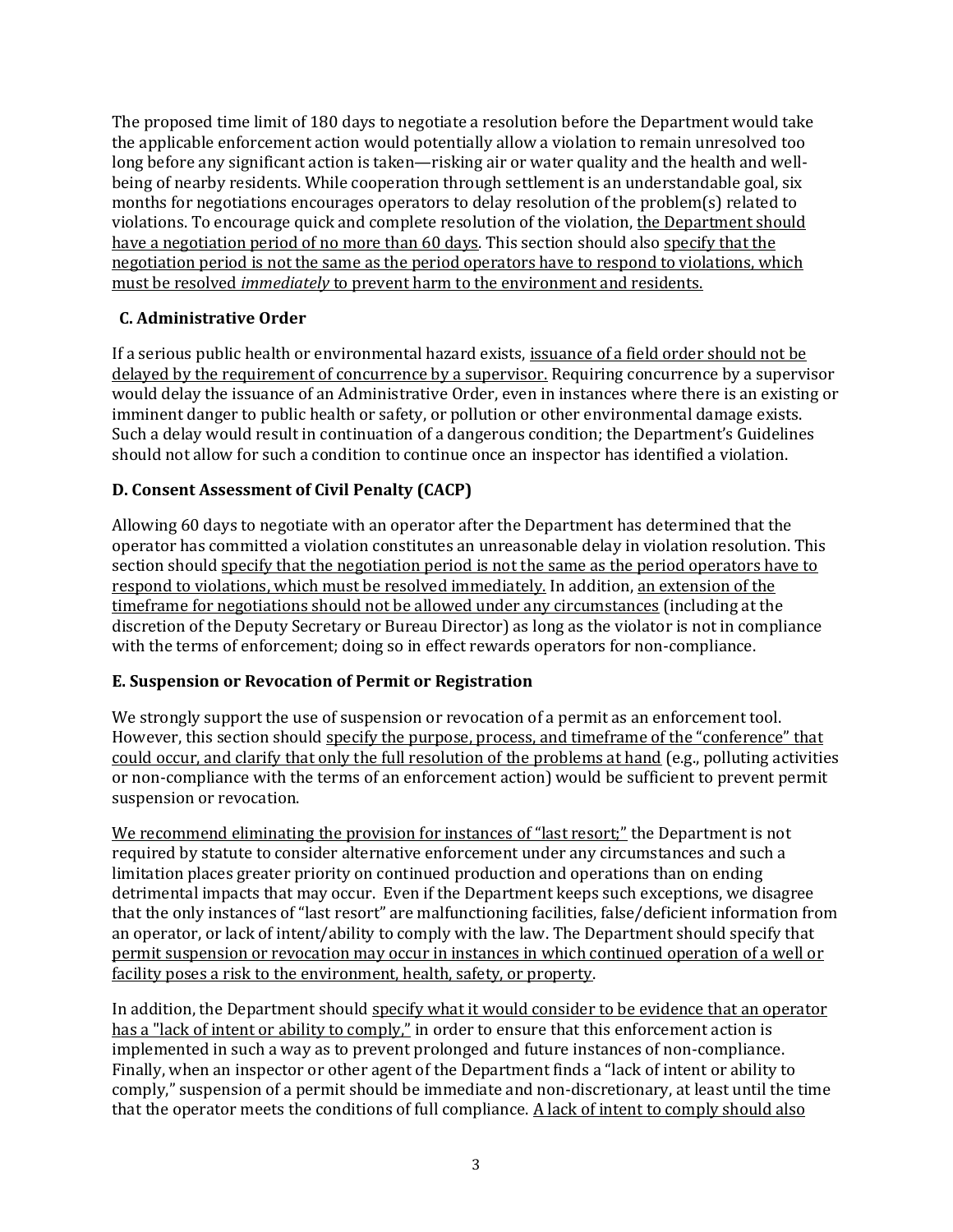result in the operator's inability to receive new permits from DEP until full compliance is achieved on all outstanding violations; a repeated pattern of inability or unwillingness to comply should result in permanent non-issuance of permits by the Department.

# **F. Civil Penalties**

This section and the Section II-D above regarding CACP continue to promote the Department's use of Technical Guidance Document, Civil Penalty Assessments in the Oil and Gas Management Program (Document ID No. 550-4180-00) to guide penalty calculation. We disagree that this document should serve as guidance, as the very penalty calculation formula is flawed and must be changed.

We strongly recommend removing the provision allowing for percentage deductions for operators who demonstrate "good faith" and cooperation in clean-up, abatement, and restoration should be removed from the penalty calculation formula. Companies that violate Pennsylvania's oil and gas and environmental laws by causing pollution should not under any circumstances be rewarded for their actions by receiving discounts on enforcement actions.

The Department should use monetary penalties as punishments and deterrents that provoke change in the way companies operate and help to prevent further polluting actions. With this in mind, the minimum expectation that the Department should have is for operators to thoroughly clean-up and abate the contamination they cause and restore the site or water supply to its previous condition or better.

# **G. Community Environmental Project (CEP) in Lieu of Paying Civil Penalty**

We are greatly concerned that the Department's issuance of penalties for violations at both unconventional and conventional well sites has decreased over time. According to data in the DEP Oil & Gas Compliance database, in 2009, 34% of violations at unconventional well sites were linked to enforcement actions in which fines were issued, but only 13% in 2013; conventional wells show a similar trend, declining from 12% to 8% during the same period.<sup>1</sup> This trend deprives the Department of a much-needed source of revenue for its environmental protection and enforcement programs, while also signaling to operators that it is possible to violate the law at literally no cost.

As currently described in the Guidelines, the CEP mechanism could be easily exploited in settlement negotiations to avoid paying monetary fines for the actual, specific damage to water, air, or soil that has occurred—and which may continue to require attention from the Department for months or years to come. Restoration of water resources and habitats should be the sole criterion for approved CEPs. With this in mind, the Department should not allow entire penalty amounts to be offset by CEPs. This is particularly important because the Department does not have a set of requirements in place to define acceptable CEPS, e.g., to ensure that they remedy the actual damage caused by an operator or compensate affected residents. As a result, operators may use CEPs to offset violations without fully correcting the violations.

Allowing CEPs to take the place of civil penalties will only exacerbate the Department's problem of inadequate funding. For this reason, CEPs should rarely, if ever, be used. In addition, we disagree with the Department's proposal to allow operators facing violations for improper drilling and plugging activities to be eligible to offset the fines from their violations by plugging abandoned wells. It is environmentally risky to allow operators that have clearly demonstrated an inability to safely and completely plug wells to offset their fines by plugging other abandoned wells.

## **J. Equity Actions**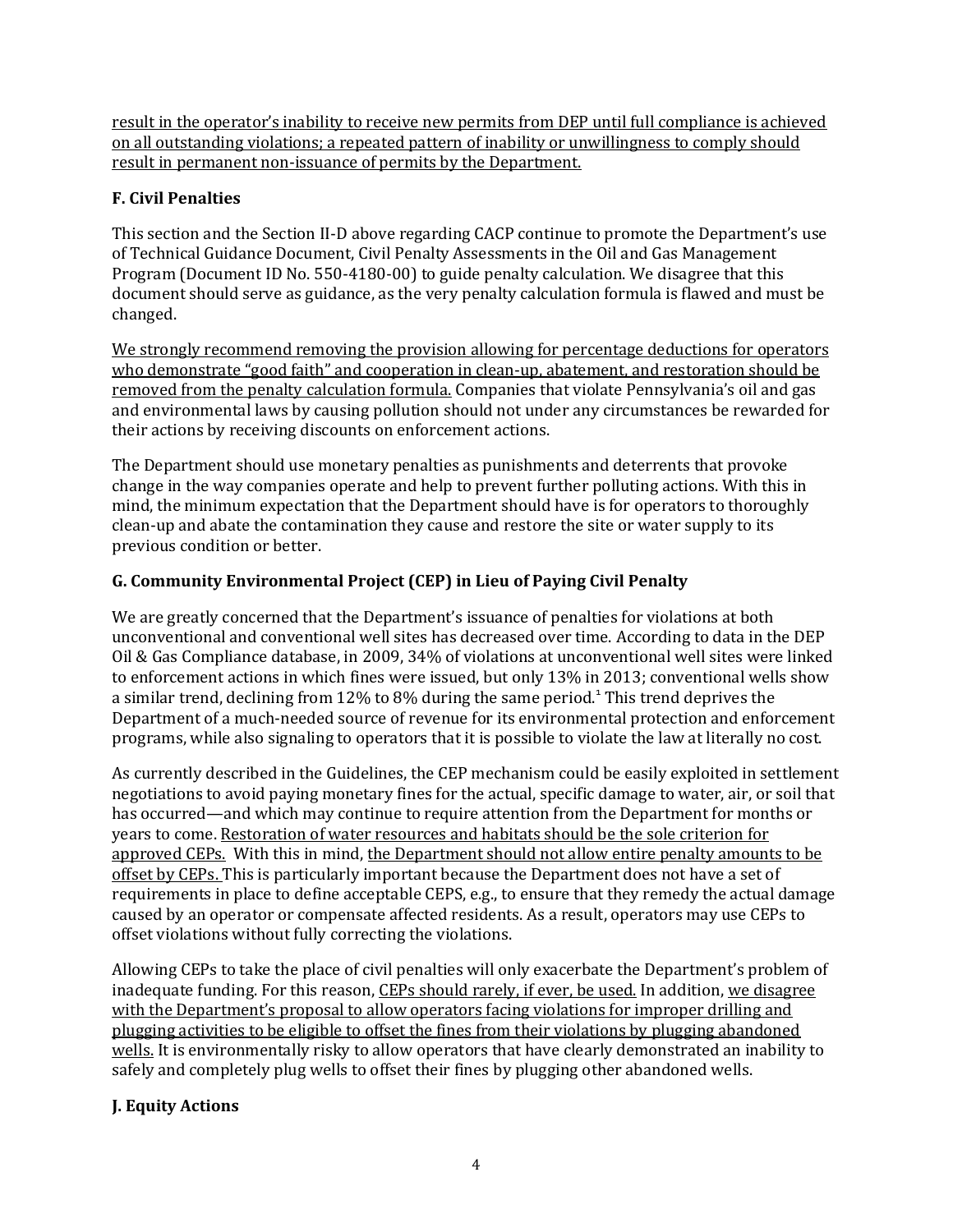We fully support the Department's use of a court injunction as an enforcement action. However, this section should be more specific so that the Guidelines can be used by the Department to ensure the effective, consistent use of injunctions. Specifically, the Department should provide examples of what is meant by "severe problems" that would result from delay (e.g., pollution or safety risks from operations) and specify what would constitute "immediate and irreparable harm" (e.g., filling in of a stream or eradication of wildlife habitat due to well site development).

It is also important for the Department to clarify which aspects and types of "past conduct by the violator" would lead to use of an injunction. Department staff have indicated that an operator's compliance history doesn't have bearing on future permitting unless there are outstanding violations. In order to assure the public that it is, in fact, willing to take action in response to operator misconduct, the Department needs to clarify what the "trigger" for an injunction would be.

### **Section K. Criminal Action**

This section should be edited to state "DEP's Oil and Gas Management Program shall initiate a criminal investigation or prosecution if a party intentionally committed a violation of law and refuses to initiate or continue corrective activity." If an operator has intentionally committed a violation and is not correcting the violation, clearly the normal channels are not effective. In such instances, criminal investigations should be initiated.

### **III. Identifying a Violation**

### **A. On-Site Inspections**

## **1. Types of Inspections**

With regard to **paragraph f, Follow-up,** the Department should correct the inconsistent use of terms for "follow-up inspection" in eFACTS and the Guidelines. Both Department staff and the public should have clarity which procedure for such inspections (i.e., on the same day or whenever an inspection is performed) represents the Department's intent. However, we believe that the Department should conduct follow-up inspections as quickly as possible, as time lags between inspections (a current problem with the oil and gas program, as discussed below) could allow violations to remain unresolved and cause damage for prolonged periods.

With regard to **paragraph i, Site Restoration**, we object to the proposal to conduct site restoration inspections only *after* operators file restoration reports. This in effect means that the Department is neglecting its responsibility to ensure that site restoration is done properly (as discussed further below with regard to frequency of inspections). In addition, the Department should not wait for well restoration reports to be filed before conducting site restoration inspections. Because site restoration requirements apply to well *sites*, operators may not undertake restoration or file restoration reports until after the last well on a site is completed, which can take years.

In addition, operators have 60 days after a well site has been restored to file reports and, under certain conditions, are allowed to request restoration extensions for up to two years. Such significant time lags mean that soil erosion, runoff, water contamination, and other problems could persist unchecked. In addition, it does not appear that operators submit restoration reports (form OOGM0075) to the Department in a timely manner; recent research shows that many are missing from paper files and that restoration reports are not logged in eFACTS, and therefore are not readily available to either Department staff or the public.<sup>2</sup>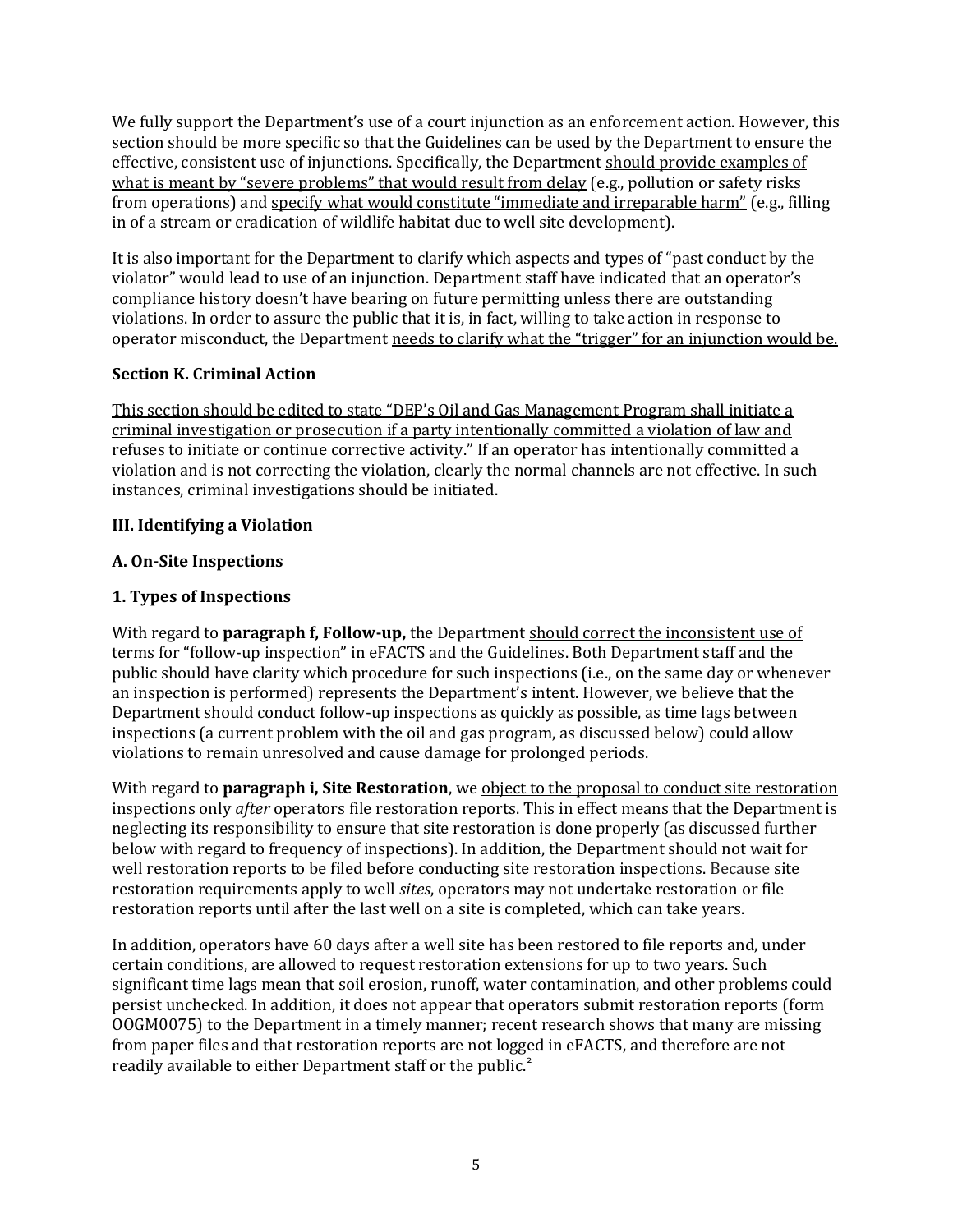With regard to **paragraph j, Complaint**, the Department indicates that staff should follow protocols established in Standard Operating Procedure for Complaint Response Management, Document No. OPI 2012-01. However, Department staff have confirmed that this document is an internal workflow policy, and not publicly available, on the Department's website—making it impossible for the public to assess those protocols and, in turn, whether they provide an adequate basis for the Guidelines and to ensure that the Department effectively uses complaints to identify violations. The Department should not finalize the proposed Guidelines until this document has been made available to the public.

Nor does the internal workflow policy (provided to us by Department staff) include guidance on specific, widespread problems related to oil and gas complaints. We can only assume that the Department's older complaints manual, which was recently provided through a Right to Know Law request, is still in effect. With regard to odors, the manual instructs Department employees that, "[t]he odors must be occurring at the time of the call…If the odors are not present at time of call, then instruct the caller to contact the Department the next time they detect the odors…DO NOT REGISTER THE COMPLAINT."<sup>3</sup>

In addition, depending on the priority level assigned to a complaint, the Department has from several days to more than a month to respond to most complaints. A time lag between complaints and inspections could decrease the opportunity to use complaints as a way to identify a violation and abate a pollution event, since odors, visible air emissions or substances in water, and noise may dissipate with time—yet they are often the result of equipment malfunction, safety problems, and serious pollution issues.

The Department should clarify whether the older complaints response manual is still in effect—and if not, whether the internal workflow document on which the Guidelines rest will be expanded to include response to common complaints and correct problems that prevent the comprehensive, consistent tracking of and response to resident complaints.

#### **2. Frequency of Well Inspections**

We understand the resource constraints facing the Department. Our organizations have advocated for increased budgets for the Department, in particular the Oil and Gas Bureau, in light of the Department's accelerated issuance of well and facility permits in recent years. The Department acknowledges this problem; in its response to the Pennsylvania Auditor General's recent Performance Audit, resource constraints and burdens on staff were frequently cited as key reasons why the Department is unable to fully implement its own policies.

However, a lack of inspectors and enforcement capacity should never trump the Department's mandate to ensure protection of the environment. Yet the Guidelines would do just that, by proposing an inspection schedule that would be *less* frequent than the Inspection Policy Regarding Oil and Gas Activities incorporated into the Pennsylvania Code in 1989.

It is illogical for the Department to propose a weaker inspection policy now than what was put in place long before shale gas development even existed. In addition, the Guidelines omit certain aspects of inspections currently specified in the Pennsylvania Code—raising the possibility that the proposed policy conflicts with established regulations.

Weakening rather than strengthening inspection protocols is particularly irresponsible because of current gaps in industry oversight. According to Department data, in 2013, 13,367 wells were inspected; while a notable increase over previous years, because of the growth in drilling and production, more than 66,000 active wells, or 83%, were still left uninspected.<sup>4</sup>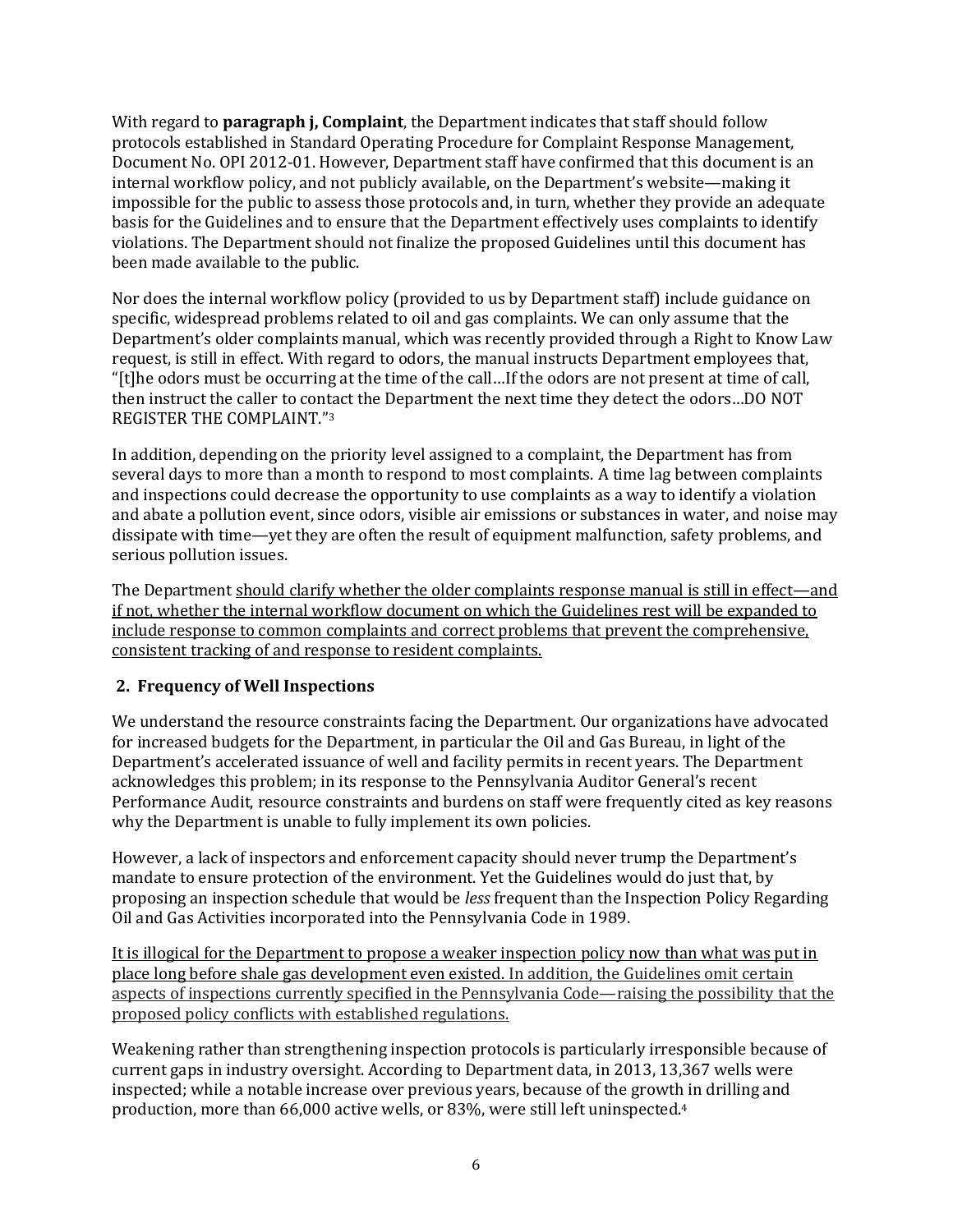Regular inspections help ensure that problems such as spills, leaks, equipment failures, erosion, excessive emissions, and other problems that occur at well sites are detected, especially since some environmental impacts can take time to become evident and others can come and go. The Department states in its 2013 Oil and Gas Annual Report that it conducts "regular inspections to ensure that well sites are operated in a manner that is safe for Pennsylvania's citizens and protective of the environment." Unfortunately, the inspection schedule proposed in the Guidelines will undermine this goal and violate the public's right to have regular and unscheduled inspections performed for all aspects of oil and gas operations.

The Department should commit to an inspection policy based on all phases of development during the many years that wells are operational and until they are safely plugged and sites are fully restored. The Department should not limit the occurrence of inspections to "at least once," as currently proposed, which is an insufficient requirement that sets the bar of oversight far too low.

The Department should develop and implement a formal policy that requires inspections whenever needed, during all phases of well development, and make the following specific changes to the Guidelines:

- Inspections should occur during the Department's permit review to verify the information provided by applicants and during the siting of wells, particularly if an applicant has requested a permit exception (e.g., for setbacks) or proposed to construct a well in a Special Protection Watershed or other sensitive area.
- Inspections should occur to oversee onsite storage, treatment, and disposal of liquid and solid waste, particularly to ensure that equipment (e.g., tanks and production pit liners) are functioning properly, that waste management practices meet statutory requirements, and that any waste left onsite is properly solidified and will be permanently contained. Inspections are particularly necessary when the Department allows operators to use "alternative" waste management methods, in order to ensure that they meet the statutory requirement of providing "equivalent or superior protection" to established regulations.
- Inspections should be conducted regularly after a well is drilled or plugged/abandoned to ensure that operators are adhering to required site restoration deadlines and Best Management Practices (e.g., site stabilization, re-vegetation, and leak prevention). The Department should therefore replace the generic use in the Guidelines of "following" (inspection d) and "after" (inspection h) with specific inspection timeframes.
- The Department should replace the generic use in the Guidelines of "following" (inspection k) with specific timeframes within which inspections related to violations are conducted, since violations that are left uncorrected for any period of time can cause or exacerbate environmental damage.
- Clarify whether complaint inspections (inspection l) would occur following each single complaint. Inspections should be conducted in response to every complaint made about any potential problem that has either not already been inspected on-site by the Department or appears to be ongoing, or which has already been confirmatively resolved by an operator. The Department should respond quickly and consistently to complaints, which are a critical part of enforcement; for example, between 2007 and 2011, the Department found violations as a result of more than 700 complaint-driven inspections.<sup>5</sup>
- Clarify whether inspections will occur for wells serving a gas storage reservoir, which is specified in the 1989 Inspection Policy.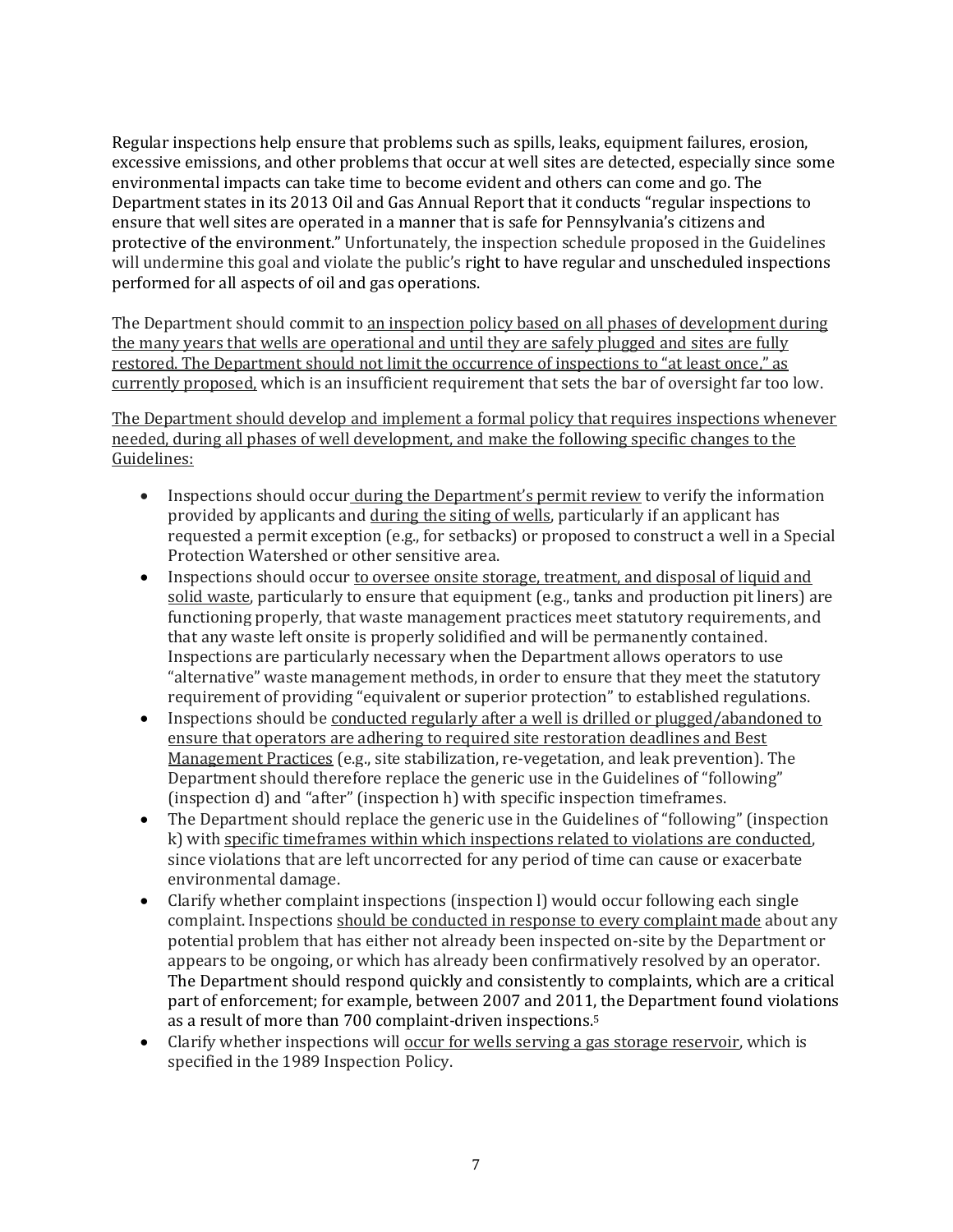### **3. Preparing for On-Site Inspections**

The Department should make review of all resources a requirement for inspectors preparing for fieldwork, rather than simply *recommending* them as options.

With regard to **paragraph b, Electronic Notices,** the Department should clarify which of the "several critical phases of the drilling process" are subject to electronic notification. If any phases are *not* subject to electronic notification, the Department should clarify how inspectors will otherwise be made aware that they are occurring.

With regard to **paragraph f, Enforcement/Compliance History**, and **paragraph g, Complaint Records**, the Department should specify which aspects inspectors are authorized to consider when assessing conditions at a well site, an operator's willingness to comply, and other issues encountered during fieldwork. Inspectors should be able to consistently integrate compliance history and patterns of resident complaints into inspection reports and issuance of violations, particularly because preventing "repeat offenders" and "bad neighbors" should be a key part of the Department's enforcement work.

### **4. Guidelines for Conducting On-Site Inspections**

With regard to **paragraph b, Procedure and Notifications,** the Department should specify when inspectors are advised to conduct unannounced inspections. Inspections should be unannounced when they are intended to follow up on violations or in response to resident complaints, in order to prevent operators from shutting down certain operations or cleaning up sites solely because an inspection is pending.

**With regard to paragraph c, Recording on-site Inspections,** we believe (as discussed above) that NOVs should be issued for every violation. As written, this section allows significant discretion on the part of the inspector to craft the "mutually agreeable" time period to cure a violation. Such discretion can lead to inconsistency in enforcement and allow operators unacceptably long time periods for correction—during which impacts on the environment and health may persist. The Department should provide inspectors with more definitive guidance and maximum allowable timeframes to ensure that violations are resolved swiftly and consistently. In addition, the Department should ensure consistency in entries included in both eFACTS and the Oil and Gas Compliance database.

#### **Section IV. Standards and Guidelines for Initiating, Documenting and Resolving Water Supply Investigation Requests**

#### **A. Background**

We disagree with the Department's statement that a "hydrologic connection" is the basis for establishing a connection between oil and gas activities and water contamination. Water quality can be compromised by activities at the surface (e.g., spills and leaks), not only sub-surface (e.g., methane migration). The Department should clarify what is meant by this term or change it to encompass a broad array of possible pathways for contamination from oil and gas activities.

In addition, the Department should specify in this section that when presented with a citizen complaint that also involves potential health issues, the Department will directly share that information, with the resident's consent, with the Department of Health (DOH), instead of simply providing the resident with contact information of the DOH. Greater cooperation between the Department and DOH is needed to ensure that all aspects of a water supply complaint are properly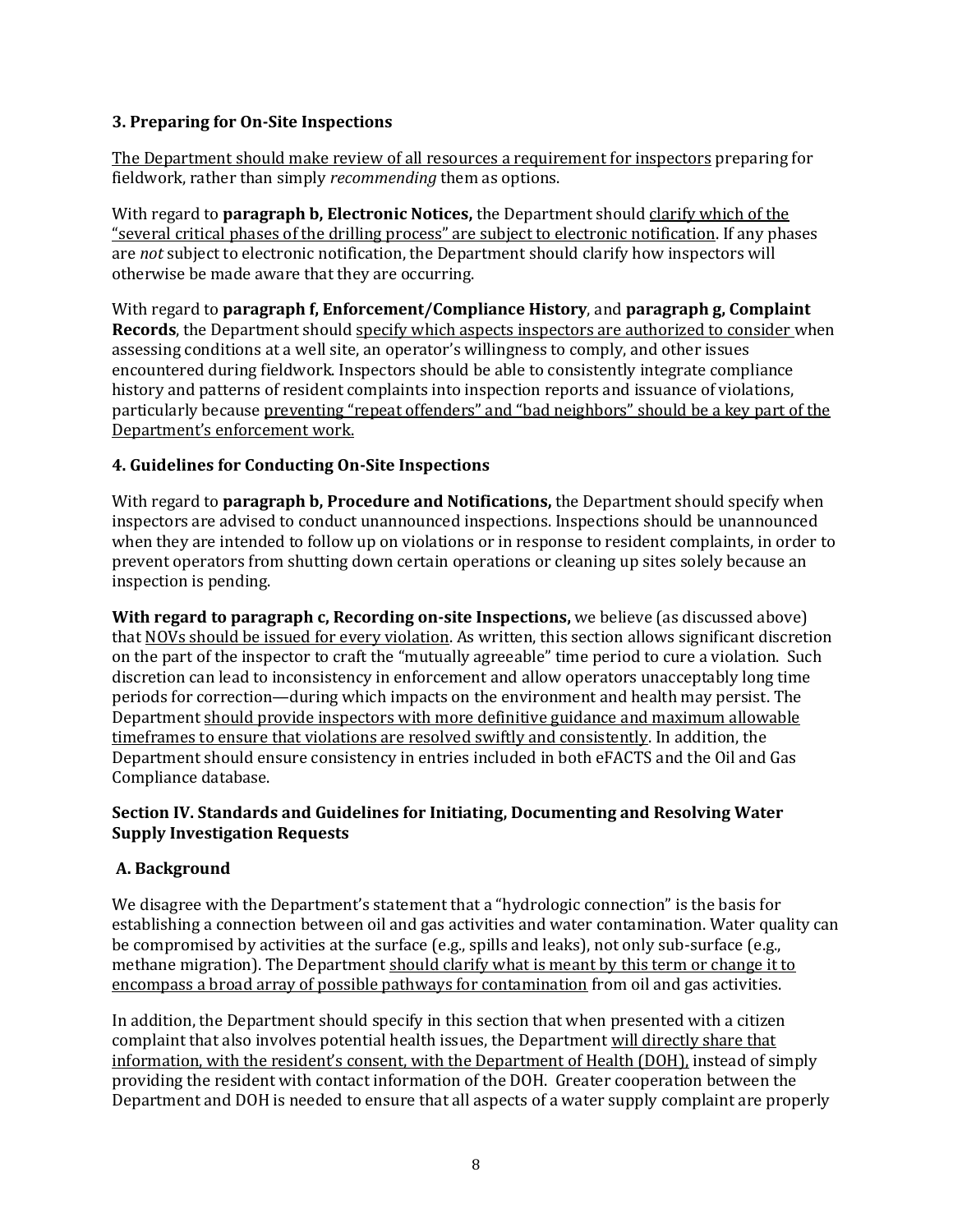addressed and that adverse health effects do not persist or worsen while the Department is conducting an investigation.

The need for referral to DOH and/or another DEP water quality supply program is supported by statistics maintained by the Department. In a review of 349 complaints or Department actions that resulted in a Letter of Determination issued to water supply users/owners between the period of October 12, 2012 and May 9, 2014, obtained through a Right to Know Law request, it was found by the Department that 53 of these contaminated water supplies were caused by oil and gas operations, with an additional 18 still under investigation and 3 "temporary" positives (i.e., a total of 74 addressed or being addressed).

Of the 275 reported complaints determined to *not* have been affected by oil and gas operations, water supplies in 139 investigations were found to contain at least one pollutant (see Appendix I). The users of these contaminated water supplies should be immediately referred to resources for assistance to protect their health and the Department should further investigate the water quality issues manifested by these findings.

In addition, in cases in which the Department has determined that oil and gas activities were not the cause of water supply contamination, an ongoing review procedure should be established to monitor for changes in the quality and quantity of the water supply that prompted the complaint. Due to the variable amount of time that pollutants move through groundwater and the fact that chemical changes can occur over time, the Department should maintain a system that will track reported complaints to monitor for pollutants beyond the established investigative period.

For instance, it cannot be assumed that oil and gas operations have not released pollutant(s) because none have been found within the limited amount of time mandated by Section 3218(c) of the Oil and Gas Act. In order to provide protection to water supplies within the rebuttable presumption area, the Department should proactively follow up on dismissed complaints.

In the review of 349 complaints that resulted in a Letter of Determination (see Appendix I), water supplies were found to have been polluted or temporarily found to have been polluted on 56 occasions by oil and gas operations and 18 were still under investigation. The Departments should establish a process for following up on the 275 remaining water supplies that prompted water supply user/owner complaints, whether or not pollutants were found during the Department's investigation, to monitor for emerging contaminants and new evidence of causation to protect water users and the quality and quantity of regional groundwater.

The need for proactive monitoring and investigation of groundwater quality and quantity is also supported by the receipt by the Department of 2,976 water supply complaints up to May 1, 2014 (see Appendix II).

#### **B. Procedures**

#### **Water Supply Investigation Requests**

With regard to **paragraph 1,** the Department should add to the list of information requested by staff whether health issues are present and if so, what they are and when they began. As indicated above, staff should then ask whether that information can be shared with the DOH.

With regard to **paragraph 3,** if scheduling an inspection/water sampling is notdeemed to be appropriate by the Water Quality Specialist, the reasons for that conclusion should be properly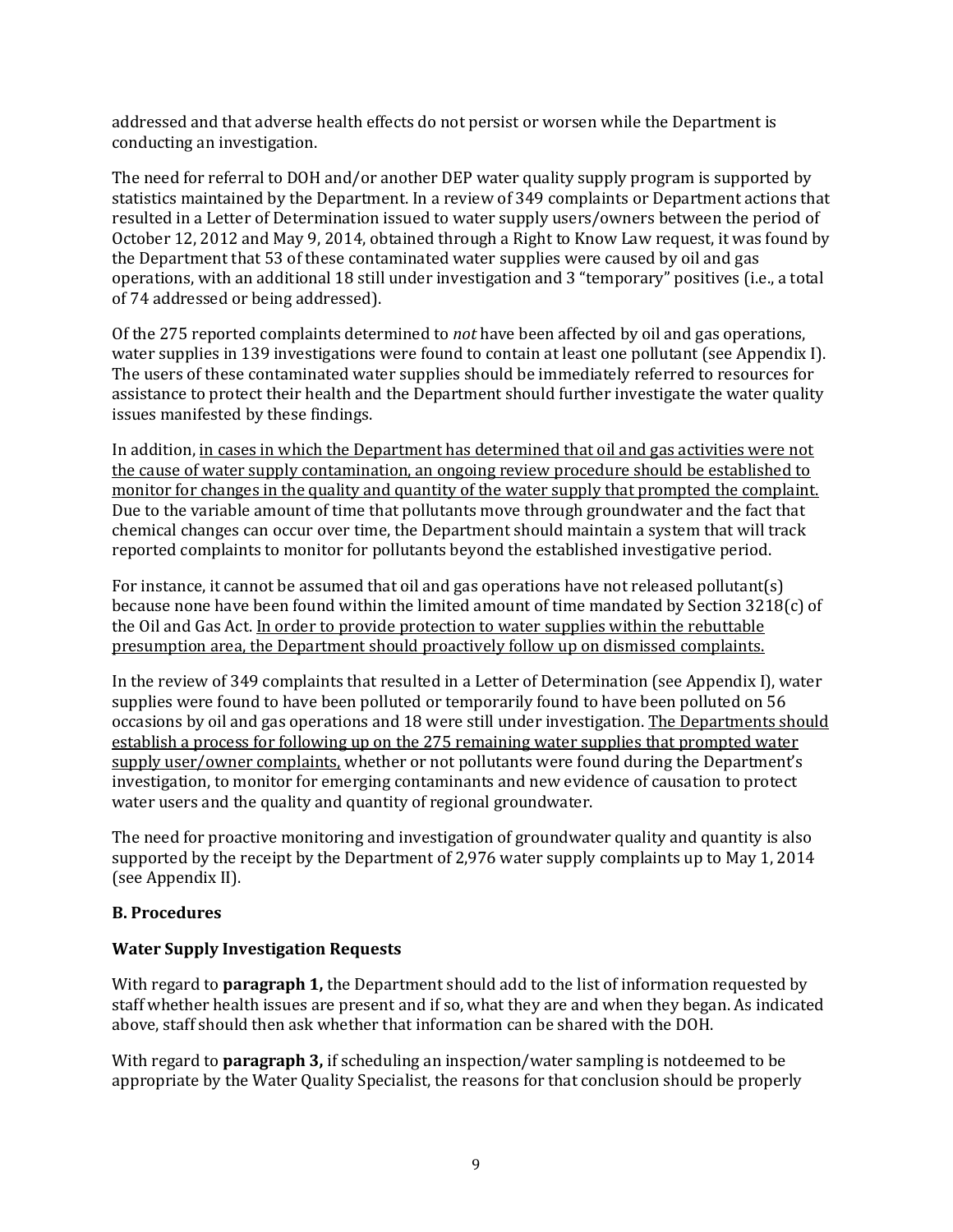documented in such a manner as to be made available for public review in order to ensure transparency about the Department's decisionmaking and provide opportunity for follow up.

With regard to **paragraphs 3 and 4**, evidence of the need for an established prompt response time and protocol by the Water Quality Specialist to the requestor is contained in the statistics maintained by the Department. A review of 349 Letters of Determination (see Appendix I) indicates that the time between a complaint being filed and a response by the Department varied greatly and was rarely prompt. In the Letters of Determination in which the complaint date was provided, a response by the Department was two business days or less at the Southwest District, 1 time in response to 30 complaints; at the Northwest District, 6 times in response to 121 complaints; and in the Eastern District, 55 times in response to 198 complaints.

With regard to **paragraph 4,** if water samples are not warranted, then the reasons for that conclusion should be properly documented and made available for public review in order to ensure transparency about the Department's decisionmaking and provide opportunity for follow up.

With regard to **paragraph 5**, the Department should provide an established procedure for how to identify an operator that is required to provide temporary water when the water supply is not located within the rebuttable presumption area.

With regard to **paragraph 7,** if the Department cannot make a determination within 45 days, the water supply user/owner should be provided with a new timeframe for conclusion of the investigation. In addition, the Department should consider setting a deadline for requesting an operator to provide temporary water to the water supply user/owner while the Department's investigation is ongoing—otherwise, residents will be at risk of using contaminated water for indefinite periods of time due to Departmental factors.

With regard to **paragraph 9**, the Department should also inform residents that they can contact the Department if they notice any new changes in their water quality or supply.

In addition, potentially dangerous substances that are not regulated under the SDWA but are found in the water supply through the investigation, such as substances included in the U.S. Environmental Protection Agency's Emerging Contaminants Monitoring Rule, should be reported and guidance offered to the water supply user/owner. In these instances, the Department should take proactive steps to further monitor for changes in the levels and presence of the identified contaminants.

With regard to **paragraph 10,** if an adverse impact is determined, the Department should include in the written notification to the water supply owner/user an explanation of the obligations of the operator and the rights of the water supply owner/user under the law following a positive determination of contamination. The Department's timeframe of 24 hours for temporary water replacement by operators should also be stated in writing to the water supply owner/user. The Department should contact the owner/user by phone in order to confirm receipt of the letter or send the letters by certified mail, helping to ensure that exposure to contaminated water does not continue.

Because the operator is required to provide temporary water under the law in cases where a positive determination has been made, the operator should be *ordered* by the Department to provide temporary water within 24 hours (not simply requested, as currently written in the Guidelines). This order should be issued immediately after the positive determination is made. The procedure recommended below (paragraph 1 in the section on water supply investigations within the rebuttable presumption area) should also be applied in these instances of positive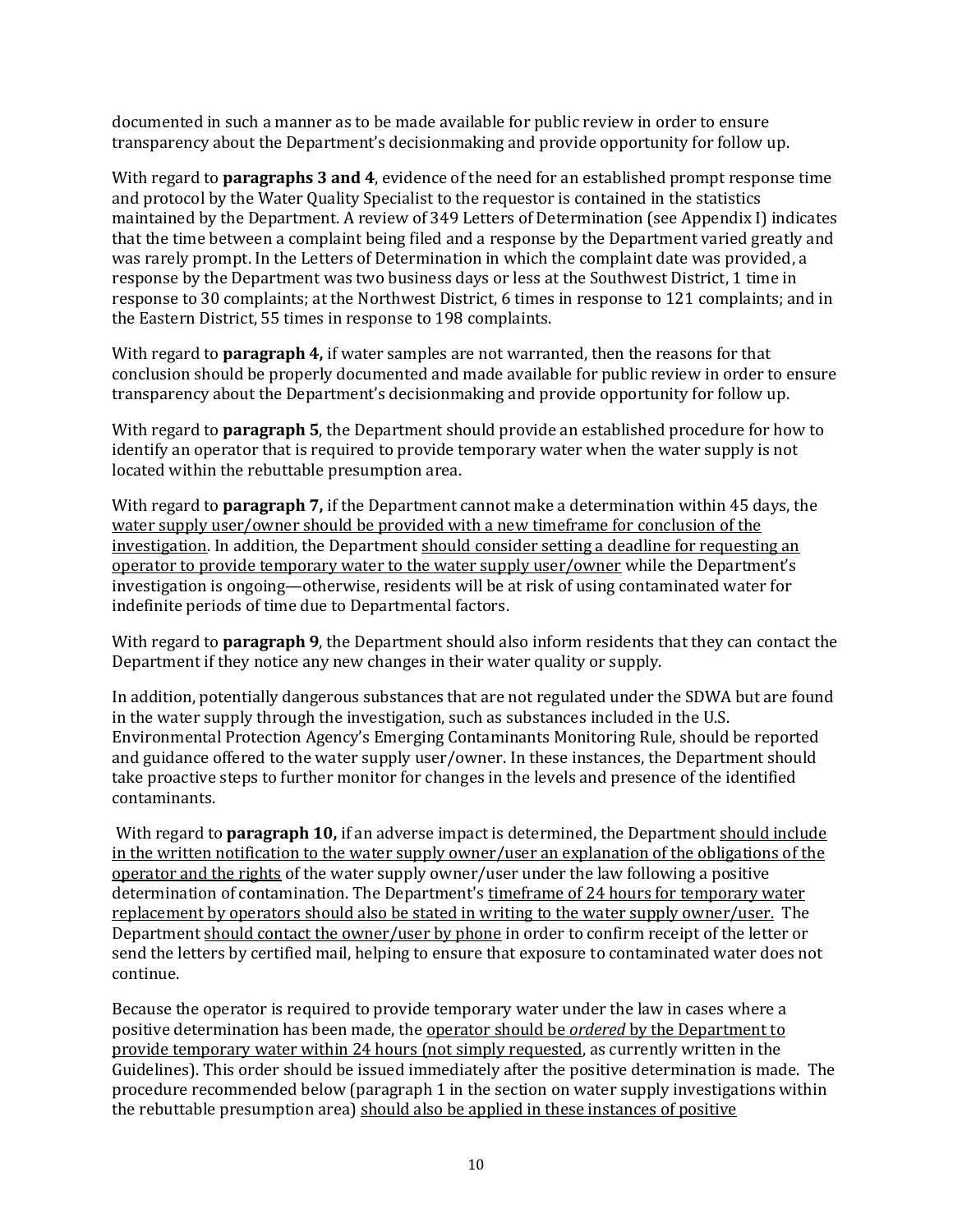determinations (i.e., the Water Quality Specialist Supervisor, Environmental Group Manager or District Program Manager shall order the operator by phone and in writing, via certified mail, to provide a temporary water supply adequate in quality and quantity for the needs of the user within 24 hours).

With regard to **paragraphs 11-12,** the timeline provided by these two paragraphs, taken together, provides for up to 70 calendar days until an operator will be issued an administrative order to permanently replace a water supply, which is too long for individuals to be forced to rely on temporary, limited sources of water (particularly because a permanent replacement supply is essential to maintaining health and property values). Once a positive determination has been made, the NOV should be issued *simultaneously* with the determination letter. The remaining timelines should be significantly compressed to ensure individuals are not without an adequate permanent source, while still allowing for voluntary resolution. The impacted individuals should be kept informed by phone calls or letters throughout this process. The Department should not allow operators to avoid an enforcement order by entering into an agreement with a water supply owner/user; agreement is not a replacement for regulatory enforcement, and there must be a public record of all water contamination cases and how the Department and operators responded.

With regard to **paragraph 12(4)**, the Department should specify which staff or specialist will make the determination that a water supply is no longer contaminated, how that decision will be documented, and how that information will be communicated to the water supply owner/user.

With regard to **paragraph 14**, for instances where no responsible operator is identified, the Department should establish a procedure to assign responsibility to more than one operator. Alternatively, further investigation should be conducted to identify responsible operators so that a NOV can be issued and appropriate action taken by the Department (i.e., the investigation should not cease and the case should not be "closed" until the responsible party/parties has/have been identified). The Department should include the names of the responsible party(ies) in all positive Letters of Determination issued to residents following investigations.

With regard to **paragraph 15**, a neutral party should be engaged to evaluate the replaced water supply for adequacy and quality—not the operator. This neutral party could be someone with relevant qualifications from the Department, or a third party water quality professional. The fees incurred should be paid by the operator that affected the water quality or supply, not the affected resident or taxpayers.

With regard to **paragraph 16**, more information should be recorded in the water supply investigation tracking system and made available to the public. The current Complaint Tracking System that is available to the public only provides the County, Municipality, date received, complaint type, and date resolved (see Appendix II).

The information publicly provided should include: the disposition of the Department's investigation; the responsible operator; whether an NOV was issued and the dates and type of NOV; and a list and description, including concentrations, of the pollutants found. As indicated in the examples in Appendix I, the Department's Letters of Determination make some of this information available. In addition, the Department has ready access to other information (e.g., inspector notes and correspondence with operators). The public should have access to information on local/regional water supply issues in order to be prepared to protect themselves and their families from potential pollution—and in order to ensure that the Department is resolving cases fully and transparently.